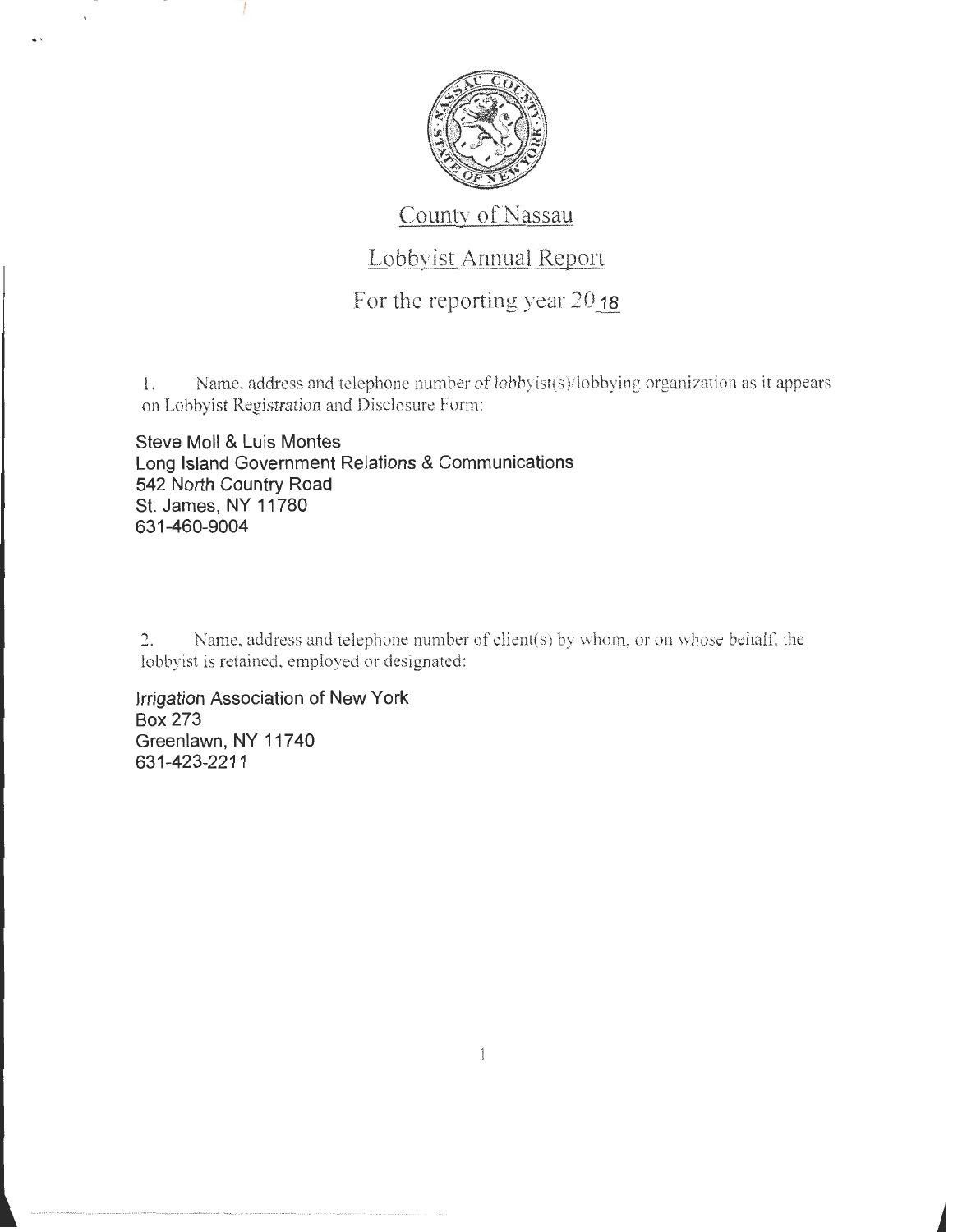3. A description of the subject or subjects on which each lobbyist retained, employed or designated by such client has lobbied:

**Regulations on Irrigation contractors in Nassau county.** 

4. Names of the persons and agencies before which such lobbyist has lobbied:

**Greg May, Consumer Affairs** 

 $\epsilon$ 

5. List below amounts for any compensation paid or owed to the lobbyist during the prior year for the purposes of lobbying. Such amounts shall be detailed as to amount, to whom paid and for what purpose.

| Amount<br>\$6,000                        | <b>Details</b><br>Retainer                                                                                                                                                                                                     |
|------------------------------------------|--------------------------------------------------------------------------------------------------------------------------------------------------------------------------------------------------------------------------------|
|                                          |                                                                                                                                                                                                                                |
|                                          | <b>Constitution Constitute Stations</b>                                                                                                                                                                                        |
| <b>MAIN SEASANT 12 YEAR VAN SEND AND</b> |                                                                                                                                                                                                                                |
|                                          |                                                                                                                                                                                                                                |
| <b>JAMAALAMAA NI WAARAA</b>              | AN MENTHODOGRAPH THE SERVE AND LODGED AT LCCC.                                                                                                                                                                                 |
| ***********************************      | AND APARATEMENT BALLET TAKE AND THE EXTREME TO A COURT COURT OF THE COUNTY CONTRACT OF THE CONTRACT OF THE CONTRACT OF THE CONTRACT OF THE COUNTY OF THE CONTRACT OF THE CONTRACT OF THE CONTRACT OF THE CONTRACT OF THE CONTR |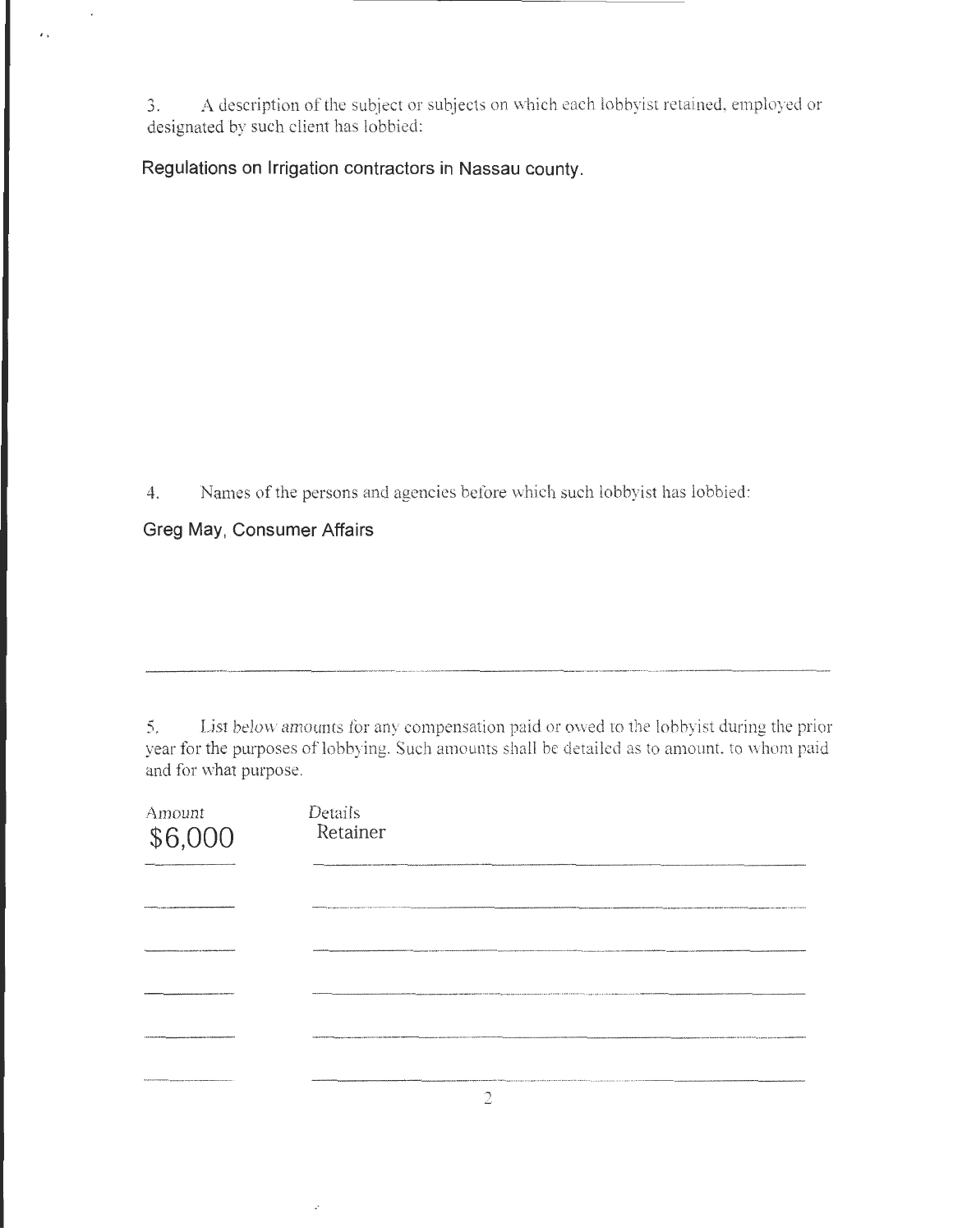| villa dalla fisicalità finelle popostorio con con con company il trastitati di la chiesa statti e seconda |  |
|-----------------------------------------------------------------------------------------------------------|--|
| VIOLENCE PARAMETERS AND ALL AN ANARASSAS ASSASSASSASSAS                                                   |  |
| An detection on the head and development was approximately applied to a business and a set of the con-    |  |
| INTERNATIONAL PROPERTY AND CONTRACTORS AND A RESIDENT AND DESCRIPTION                                     |  |

6. List below the cumulative total amounts earned for lobbying throughout the year: **\$6,000** 

7. List below the expenses incurred or expensed by lobbyist for the purpose of lobbying:

| Amount<br>$\cap$                                                              | Details                                                                                                             |
|-------------------------------------------------------------------------------|---------------------------------------------------------------------------------------------------------------------|
|                                                                               |                                                                                                                     |
|                                                                               |                                                                                                                     |
| .<br>National and a second function of the set of the control of the function | .<br>2010 - CANNA CHA ABRITE                                                                                        |
|                                                                               |                                                                                                                     |
|                                                                               |                                                                                                                     |
|                                                                               | .<br>Prince administrativa in contra con la final de la final de la contra de la final de la final de la final de l |
|                                                                               |                                                                                                                     |
|                                                                               | .<br>And head of their concerns in concerns to the first the concerns in properties.                                |
|                                                                               | .<br>Wakhalimaanna 1998 1999 ta'u ta'u maa 2000ko wuxuu waa waa waxaa waxay waxay waxay waxay waxay waxay waa aadan |
| <b>The contract of the color of the color</b>                                 | .<br>Namen van de stad is 'n groeie is de beste in de beste in de beste in 'n meer in de stad in 'n de stad in de s |
|                                                                               |                                                                                                                     |
|                                                                               |                                                                                                                     |
|                                                                               |                                                                                                                     |